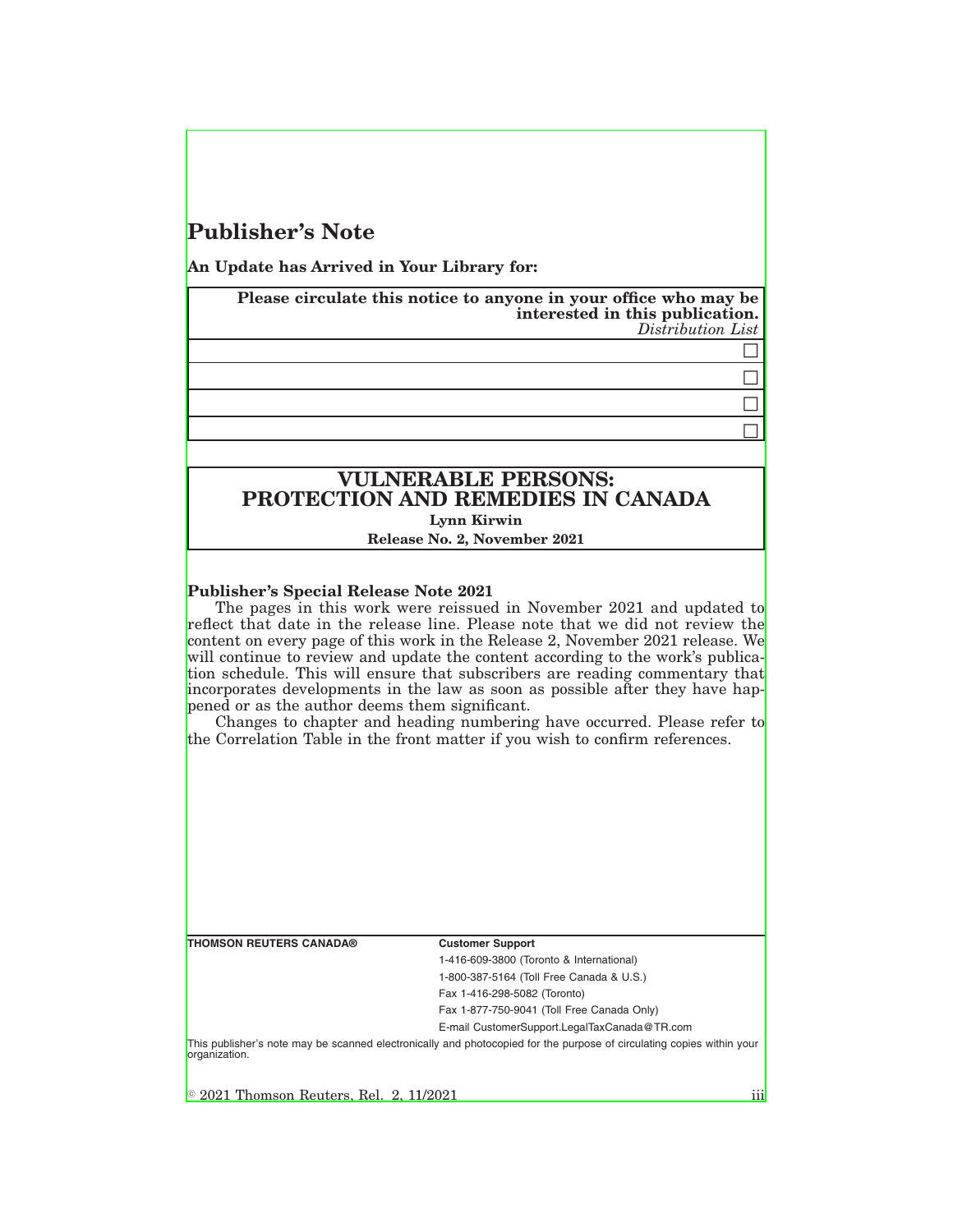This reference work guides the practitioner through all aspects of law and practice related to vulnerable persons in Canada. This book is the first Canadian legal text on this subject, and is conveniently organized so the user can quickly access the legal remedies available for the protection of persons in vulnerable circumstances in the common law provinces of Canada. The four types of vulnerable persons are discussed in this book and organized by chapter: youths who fall outside the scope of child protection laws and adults who suffered child abuse, spouses, the elderly, and medical patients and persons with disabilities.

### **What's New in this Update:**

This release features updates to the case law in Chapter 2, *Youth Protection and Childhood Remedies*; Chapter 3, *Spousal Protection and Remedies*; Chapter 4, *Protection of the Elderly and Remedies*; and Chapter 5, *Protection of the Disabled/ Patients and Remedies*. New section topics include Adult Child Support and Parental Support.

### **Highlights:**

iv

**Youth Protection and Childhood Remedies —** *NEW* **— Adult Child Support** — The father had been incarcerated and later applied to court to reduce his monthly support obligations. The two oldest children were no longer considered children of the marriage as defined in the *Divorce Act*. Both children stopped attending university full time in 2020, and both were over the age of 19 when they stopped attending university. As such, the father's child support obligation was reduced for the youngest child, and this variation was retroactive to May 1, 2020. While the Court accepted that the father was not able to earn an income while incarcerated, that was not the end of the question. The recipients were entitled to receive support payments properly owing while the payor was incarcerated, even if their receipt of such payments was delayed into the future. From December 2017 to May 23, 2019, the father was not incarcerated, was able to work, and failed to obtain any kind of reasonable employment which would allow him to meet his support obligations. His arrears exceeded \$90,000. There was no basis to vary imputation of income made in the 2018 order, and there was also no basis to cancel outstanding arrears with exception of the two oldest children who were no longer children of marriage as of May 1, 2020: *Stark v. Tweedale*, 2021 BCSC 1133, 2021 CarswellBC 1855.

**Protection of the Elderly and Remedies —** *NEW* **— Parental Support—** The 80-year-old Applicant was the Respondent's biological mother. The Respondent's father had custody and the mother rarely exercised her access rights. The Applicant never supported the Respondent when he was a child. The wording of section 114 of the *Family Services Act* clearly sets out the conditions under which a child's obligation to support a parent arises. First, the parent must have cared for and provided support for the child from whom that parent seeks support. Second, the parent must show need on the basis of which the amount of support can then be determined. Third, an obligation to support can only arise to the extent that the child is capable of providing support. The duration and type of care and support, the circumstances relevant thereto and the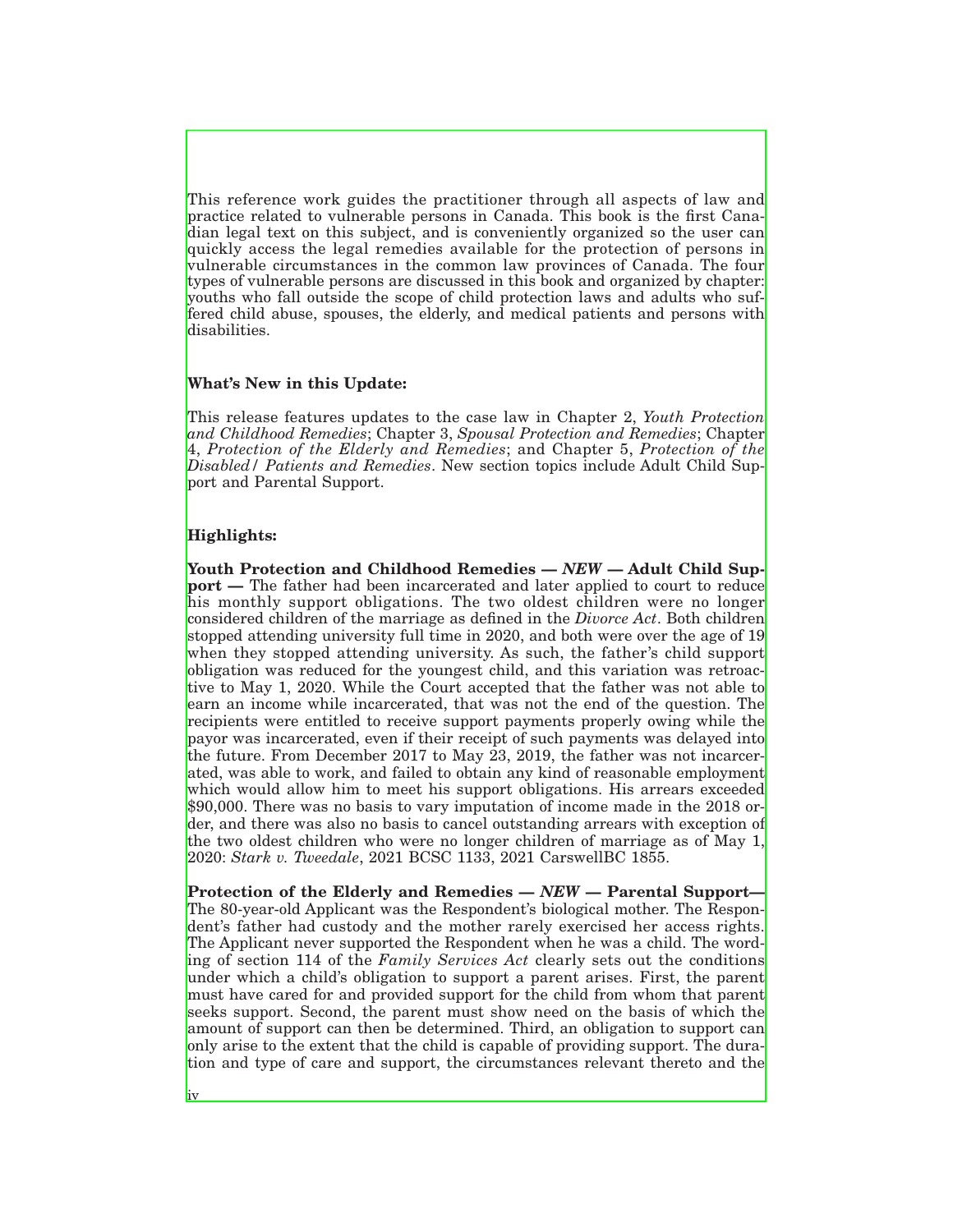relationship between parent and child are all factors that the court must consider in determining whether a parent has fulfilled his or her care and support obligations under section 114 in order to possibly entitle him or her to support. It is also important to know why the parent finds him or herself in a situation of financial need and whether there is a real financial need in the circumstances. Finally, the court must consider the financial obligations of the adult child (i.e., financial obligations with respect to his or her own children and spouse, mortgage/debts etc.). The Court granted summary judgment to the Respondent and dismissed the Applicant's application for support. The Applicant was absent from the Respondent's life from a very young age. There is no doubt that the Applicant never fulfilled her obligations of care and support for the Respondent: *Z.R. c. R.A.V.*, 2020 NBBR 156, 2020 NBQB 156, 2020 CarswellNB 450.

## **ProView Developments**

Your ProView edition of this product now has a new, modified layout:

- The opening page is now the title page of the book as you would see in the print work
- As with the print product, the front matter is in a different order than previously displayed
- The Table of Cases and Index are now in PDF with no searching and linking
- The Table of Contents now has internal links to every chapter and section of the book within ProView
- E Images are generally greyscale and size is now adjustable
- E Footnote text only appears in ProView-generated PDFs of entire sections and pages